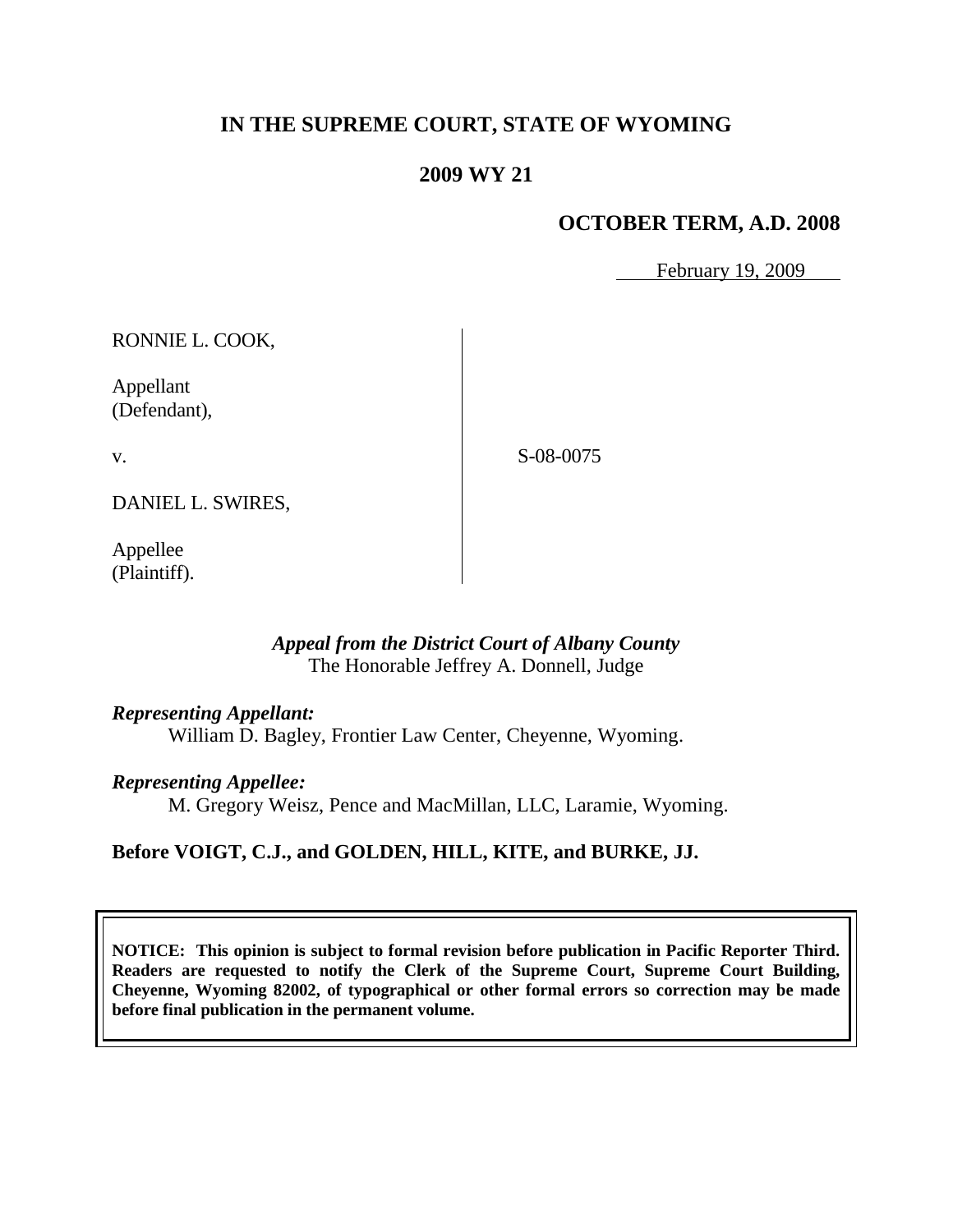### **KITE, Justice.**

[¶1] The district court confirmed the execution sale of Mr. Cook's Albany County real property to satisfy two Colorado judgments. On appeal, Mr. Cook claims that the filing of the foreign judgments was insufficient pursuant to the Uniform Enforcement of Foreign Judgments Act, the property was not available for execution, the district court did not allow him the proper redemption period and he is entitled to seek contribution from his co-judgment debtors, including Mr. Swires. Mr. Swires contests Mr. Cook's assertions and also argues that the Court does not have subject matter jurisdiction to consider the sufficiency of the foreign judgments filing because Mr. Cook did not appeal an earlier district court ruling on the issue. We conclude that we do not have jurisdiction over Mr. Cook's claim that the foreign judgments were improperly filed, but affirm as to the remainder of the issues.

#### **ISSUES**

[¶2] Mr. Cook presents the following issues on appeal:

- 1. Was the incorrect filing of the Colorado judgment in Wyoming sufficient to support Wyoming enforcement?
- 2. Was the property still available for execution after the debt was discharged in bankruptcy and the foreign judgment lien filed February 2, 2000 expired because of the one year limitation in Wyo. Stat. Ann. § 1-17- 336?
- 3. Had the judgment been properly entered and had the enforcement been timely, was Ronnie L. Cook entitled to a twelve month period for redemption?
- 4. Is Ronnie L. Cook entitled to contribution from the plaintiff and his wife Susan Swires who are also judgment debtors in the assigned Colorado judgment?

Mr. Swires presents similar issues but also raises two additional issues:

1. Does the Court have subject matter jurisdiction to hear Appellant Cook's appeal as to a challenge of the execution sale based on the alleged invalidity of the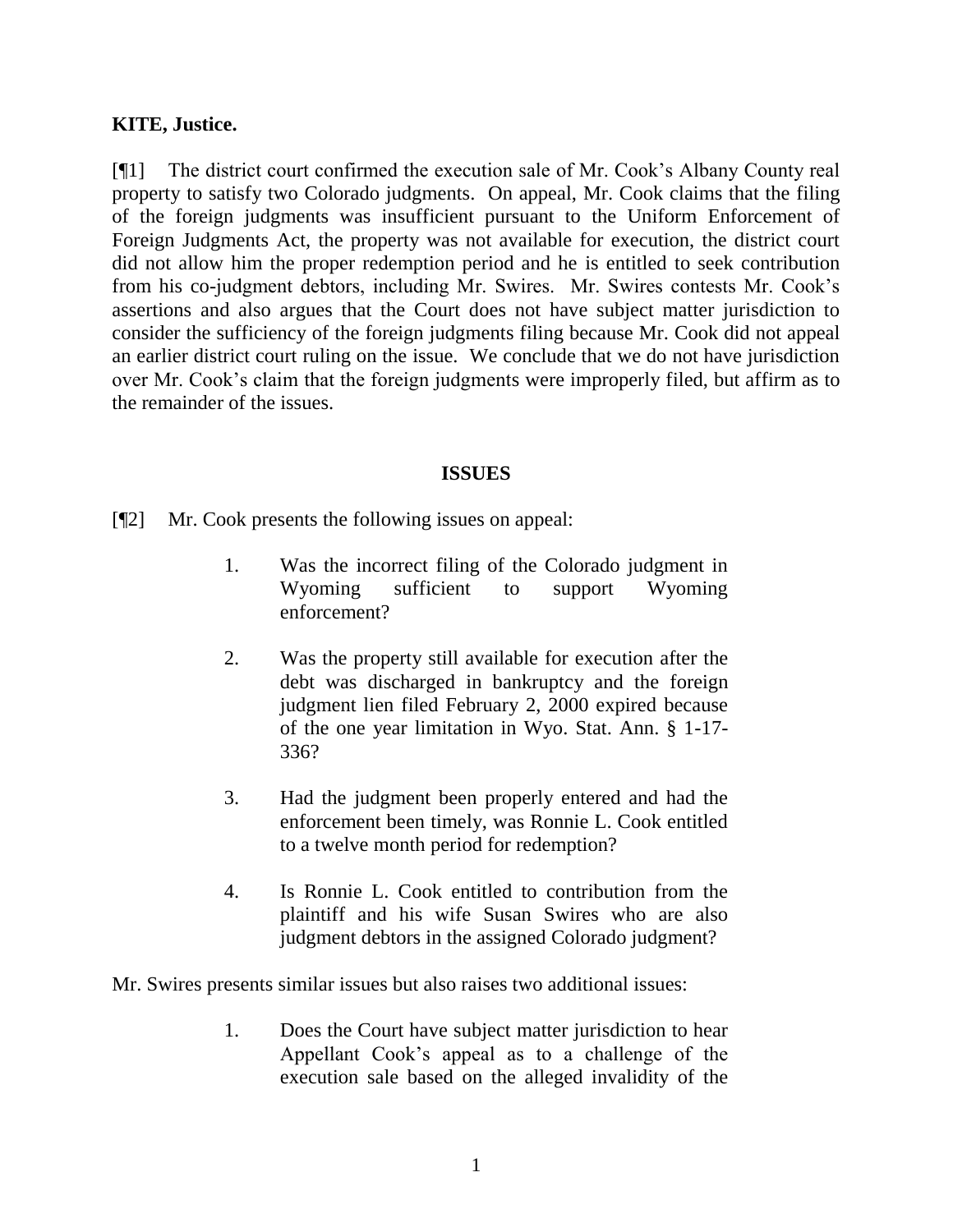underlying judgment when Cook failed to take a timely appeal of an appealable district court order?

2. Does Cook, who filed for bankruptcy protection, have standing to pursue contribution against Appellee Swires when Swires also had an allowed unsecured claim in Cook's bankruptcy?

## **FACTS**

[¶3] Mr. Cook and Mr. Swires were the sole members of a Wyoming limited liability company called Adventure Stone, LLC. John Claus loaned funds to the limited liability company and payment of the loan was guarantied by Mr. Cook, Mr. Swires and his wife Susan Swires. The company defaulted on the loan and Mr. Claus brought an action in Colorado against the company and the guarantors. On December 14, 1999, a Colorado court entered a default judgment against Mr. and Mrs. Swires and the company. Shortly thereafter, the same court entered a summary judgment against Mr. Cook concluding it was undisputed that the company had defaulted on its debt to Mr. Claus and Mr. Cook had guarantied payment. The two judgments indicated the defendants were jointly and severally liable.

[¶4] In early 2000, Mr. Claus filed both Colorado judgments in Albany County pursuant to the Uniform Enforcement of Foreign Judgments Act, Wyo. Stat. Ann. §§ 1- 17-701 through 1-17-707 (LexisNexis 2007) (UEFJA). The filings were identified as F.J. 357 by the district court. Mr. Claus also recorded the judgments in the county clerk's office to attach real property belonging to Mr. Cook.

[¶5] In July 2001, Mr. Claus assigned his judgments to Mr. Swires. On November 9, 2001, Mr. Swires applied for and obtained a writ of execution. A few days later, Mr. Cook declared bankruptcy. Mr. Swires' claim based upon the assigned judgments was considered to be a secured claim by the bankruptcy court because of the 2000 filing of the judgments in Albany County. The bankruptcy court ruled that Mr. Cook's real property remained subject to a mortgage and Mr. Swires' judgments.

[¶6] Mr. Swires filed the instant action in the district court to foreclose the judgments. He named Mr. Cook, the limited liability company and the mortgage holder as defendants. Mr. Cook answered the complaint and filed a cross-claim against the company on the basis that it was the primary obligor on the debt. He also filed a counter claim against Mr. Swires and a third-party complaint against Mrs. Swires seeking an offset from them as co-judgment debtors.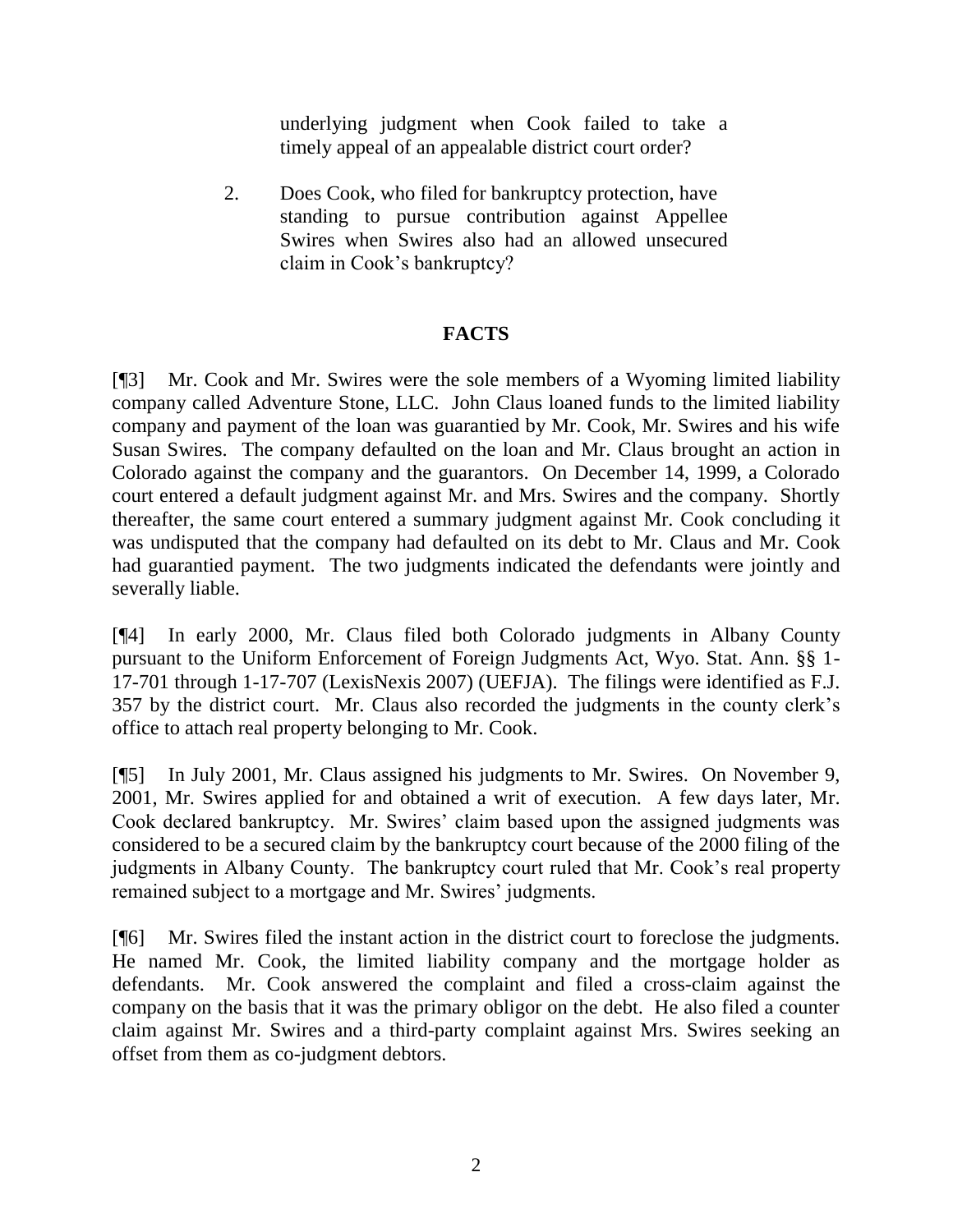[¶7] On February 28, 2005, Mr. Cook filed a motion to dismiss Mr. Swires' complaint. He claimed Mr. Claus had not properly filed the underlying judgments pursuant to the UEFJA because he failed to file an affidavit setting forth the names and last known addresses of the judgment creditor and the judgment debtors as required by Wyo. Stat. Ann.  $§1-17-704$ <sup>1</sup> Mr. Swires responded that Mr. Claus had otherwise complied with the statute by filing a certificate of mailing. In May 2005, the district court denied Mr. Cook's motion to dismiss.

[¶8] In the summer of 2007, Mr. Swires obtained writs of execution against the limited liability company's and Mr. Cook's property. Mr. Cook filed a petition for injunction to stop the execution against his property. He again argued that the filing of the Colorado judgments was invalid for failure to file an affidavit with the names and addresses of the parties. The district court denied Mr. Cook's request for an injunction.

[¶9] The sheriff held an execution sale on October 17, 2007. Mr. Cook challenged the sale, claiming that the execution was improper under Wyo. Stat. Ann. § 1-17-336 (LexisNexis 2007) because the judgment lien expired when it was not levied upon within one year after the foreign judgments were entered. Mr. Swires responded and requested issuance of a sheriff's deed. Mr. Cook claimed that he had one year in which to redeem the property. The district court concluded that Mr. Cook's property was available for execution and he was entitled to a three month redemption period. Because he had not redeemed the property during the redemption period, the district court granted Mr. Swires' request for a sheriff's deed. Mr. Cook appealed from the order denying his motion to dismiss, the order denying his petition for an injunction and the order granting Mr. Swires a sheriff's deed.

 $\overline{a}$ 

<sup>1</sup> Section 1-17-704 states:

At the time of filing a foreign judgment, the judgment creditor or his attorney shall file with the clerk of court an affidavit setting forth the name and last known mailing address of the judgment debtor, and the judgment creditor. The clerk shall promptly mail notice of the filing of the foreign judgment to the judgment debtor at the address given and shall make a note of the mailing in the docket. The notice shall include the name and mailing address of the judgment creditor and the judgment creditor's attorney, if any, in this state. The judgment creditor may mail a notice of the filing of the judgment to the judgment debtor and may file proof of mailing with the clerk. Lack of notice of filing by the clerk shall not affect the enforcement proceedings if proof of mailing by the judgment creditor has been filed. An execution or other process for enforcement of a foreign judgment shall not issue until five (5) days after the date the judgment is filed.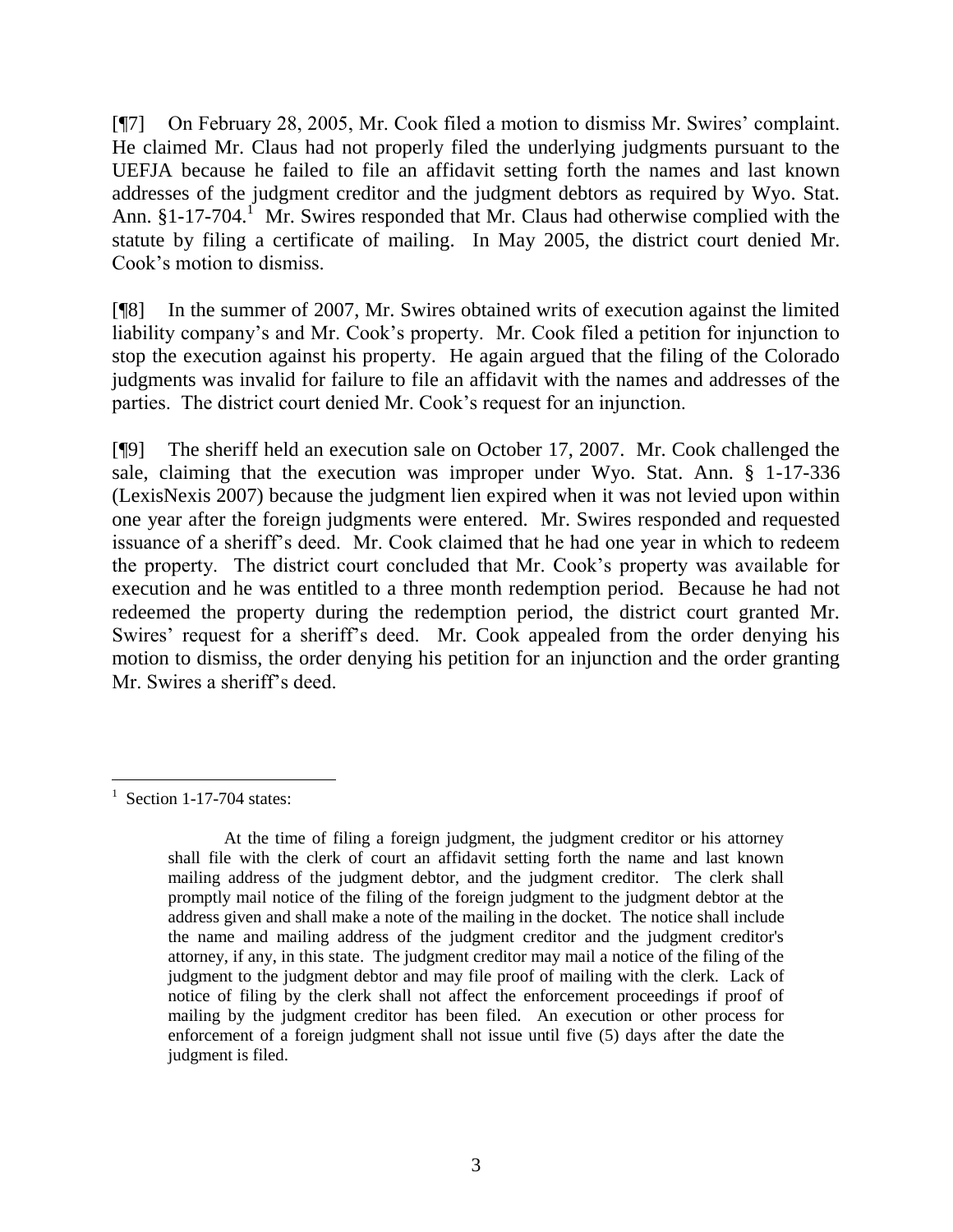## **DISCUSSION**

### *1. Jurisdiction*

[¶10] We start with Mr. Swires' claim that Mr. Cook did not file a timely notice of appeal of the district court's determination that the Colorado judgments were filed correctly under the UEFJA. The failure to file a timely notice of appeal from a final, appealable order deprives this Court of jurisdiction to hear the appeal. *Yeager v. Forbes,*  2003 WY 134, ¶ 14, 78 P.3d 241, 247 (Wyo. 2003). *See also*, W.R.A.P. 1.03 and 2.01. Furthermore, when a party fails to timely appeal an appealable order, he cannot raise the issues decided in the order in a subsequent appeal. *See, e.g.*, *Yeager,* ¶ 14, 78 P.3d at 246-47; *Scott v. Sutphin,* 2005 WY 38, ¶ 3, 109 P.3d 520 (Wyo. 2005). The existence of subject matter jurisdiction involves a question of law that may be raised at any time. *See, e.g.*, *Routh v. State ex rel. Wyo. Workers Comp. Div.,* 952 P.2d 1108, 1114 (Wyo. 1998). Thus, if Mr. Swires' assertion is correct, we would not have jurisdiction to consider Mr. Cook's first issue.

[¶11] Mr. Cook challenged the validity of Mr. Claus' filing of the underlying foreign judgments in his petition to enjoin the execution sale. Mr. Swires argues the district court's October 17, 2007, order denying Mr. Cook's petition for an injunction was appealable and, since he did not appeal within 30 days of entry of the order as required by W.R.A.P. 2.01, we do not have jurisdiction to decide whether Mr. Claus properly filed the foreign judgments. This Court ruled long ago that an order granting or refusing an injunction is a final appealable order as a petition for injunctive relief invokes a "special proceeding." *Anderson v. Englehart,* 18 Wyo. 196, 105 P. 571 (Wyo. 1909). Presently, W.R.A.P. 1.05(b) defines an appealable order as including "an order affecting a substantial right made in a special proceeding." It follows, therefore, that the denial of Mr. Cook's petition for an injunction was appealable under Rule 1.05 and, since he did not appeal it within 30 days after entry, we do not have jurisdiction to consider the district court's ruling on the validity of the foreign judgment filing.

[¶12] Moreover, Mr. Swires argues that *Lurie v. Blackwell,* 2002 WY 110, 51 P.3d 846 (Wyo. 2002) supports his argument that the district court's order denying Mr. Cook's petition for an injunction was appealable. In *Lurie,* the judgment debtor's wife filed a petition to quash execution against property she claimed belonged to the couple as tenants by the entirety. We considered her appeal from the district court's order denying the petition to quash. Although the issue was not raised there, we treated the denial of the petition to quash as a final appealable order. *Id.,* ¶ 6, 51 P.3d at 848. *See also*, *Steffens v. Smith,* 477 P.2d 119 (Wyo. 1970) and *Lawer Auto Supply Co. v. Teton Auto Co.,* 284 P. 1001 (Wyo. 1930) (deciding appeals from denials of motions to quash writs of execution). Arguably, Mr. Cook's petition for an injunction to stop the execution sale was analogous to a motion to quash and the district court's denial was, consequently, a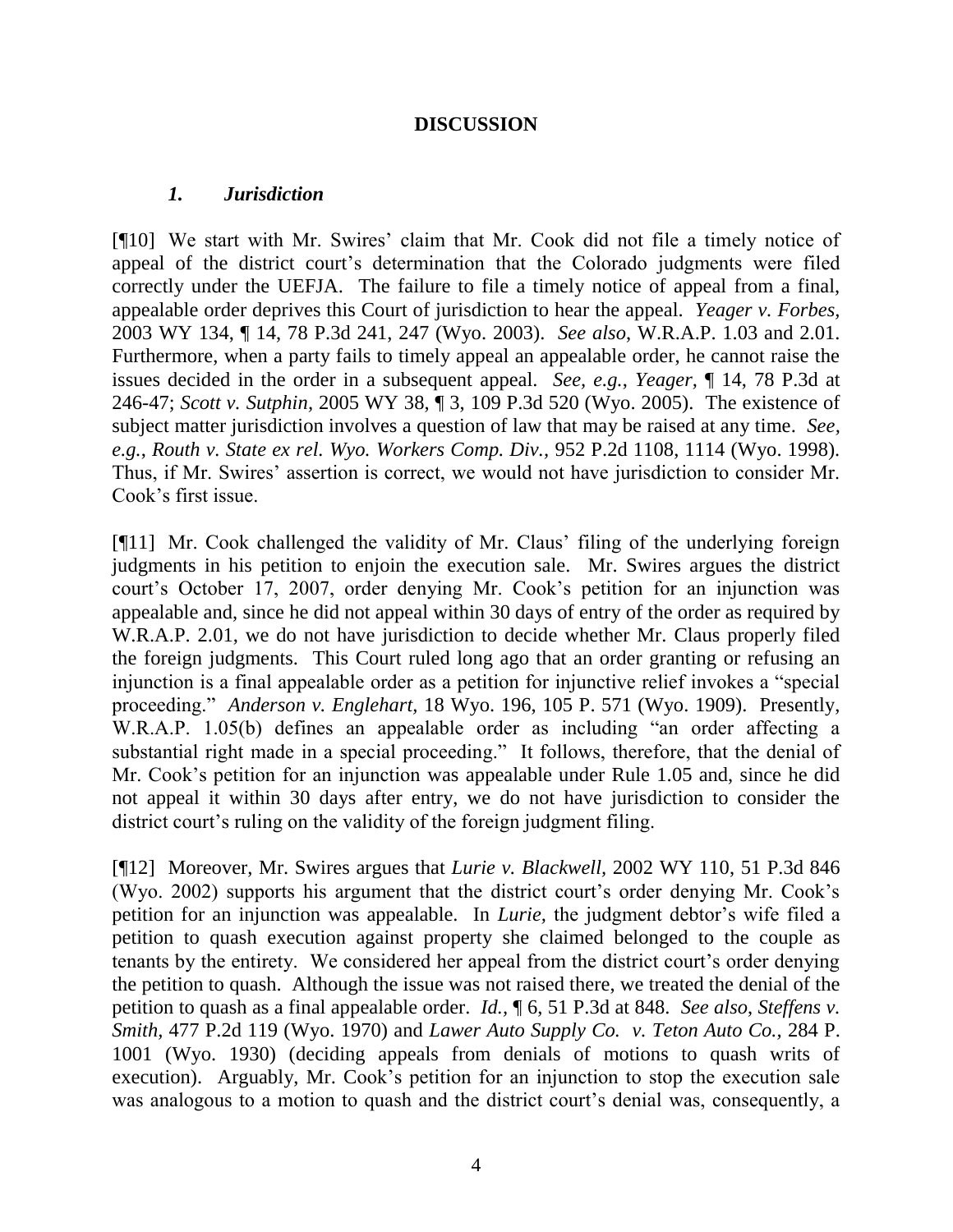final appealable order. We conclude, therefore, the order denying the injunction was appealable, and, because Mr. Cook failed to file a timely notice of appeal from the district court's order, we do not have jurisdiction to review the district court's decision on the validity of Mr. Claus' filings under the UEFJA.

[¶13] What is more, the petition for injunctive relief was the second time the issue had been raised and decided in the district court. Earlier, Mr. Cook had filed a motion to dismiss the foreclosure complaint, arguing the 2000 filing of the judgments was inadequate because of Mr. Claus' failure to file an affidavit setting forth the judgment creditor's and debtors' names and last known addresses. The district court denied the motion to dismiss, ruling that Mr. Claus had substantially complied with the statute by filing the certificate of mailing.

[¶14] Typically, a denial of a motion to dismiss is not appealable. *See, e.g.*, *Gooden v. State,* 711 P.2d 405 (Wyo. 1985). However, in *Hill v. Value Recovery Group, L.P.,* 964 P.2d 1256 (Wyo. 1998), this Court reviewed the district court's denial of the judgment debtor's motion to dismiss and set aside a foreign judgment. There was no argument or discussion in *Hill* indicating the court's order denying the motion to dismiss was not an appealable order. Thus, *Hill* indicates that such an order is appealable.

[¶15] Under the circumstances presented here, we conclude that Mr. Cook had ample opportunity to litigate the validity of Mr. Claus' filing of the Colorado judgments in his motion to dismiss and petition for an injunction. He did not appeal the district court's determination on that issue until after the execution sale. Because Mr. Cook failed on one and perhaps two occasions to timely appeal from a final appealable order deciding the issue, he lost his opportunity to do so. We conclude, therefore, that we do not have jurisdiction to consider his claim regarding the improper filing of the foreign judgments.

# *2. Expiration of Lien Under Section 1-17-336*

[¶16] Mr. Cook claims that his real property was not available for execution by Mr. Swires because, pursuant to § 1-17-336, the judgment lien expired one year after Mr. Claus' 2000 filing of the Colorado judgments. Section 1-17-336 states:

> A judgment on which execution is not levied before the expiration of one (1) year after its rendition shall not operate as a lien on the estate of a debtor. When judgment is rendered in the district or supreme court and a special mandate is awarded to the district court to carry the same into execution, the lien of the judgment creditor shall continue for one (1) year after the mandate is filed with the county clerk. The special mandate shall be entered on the journal of the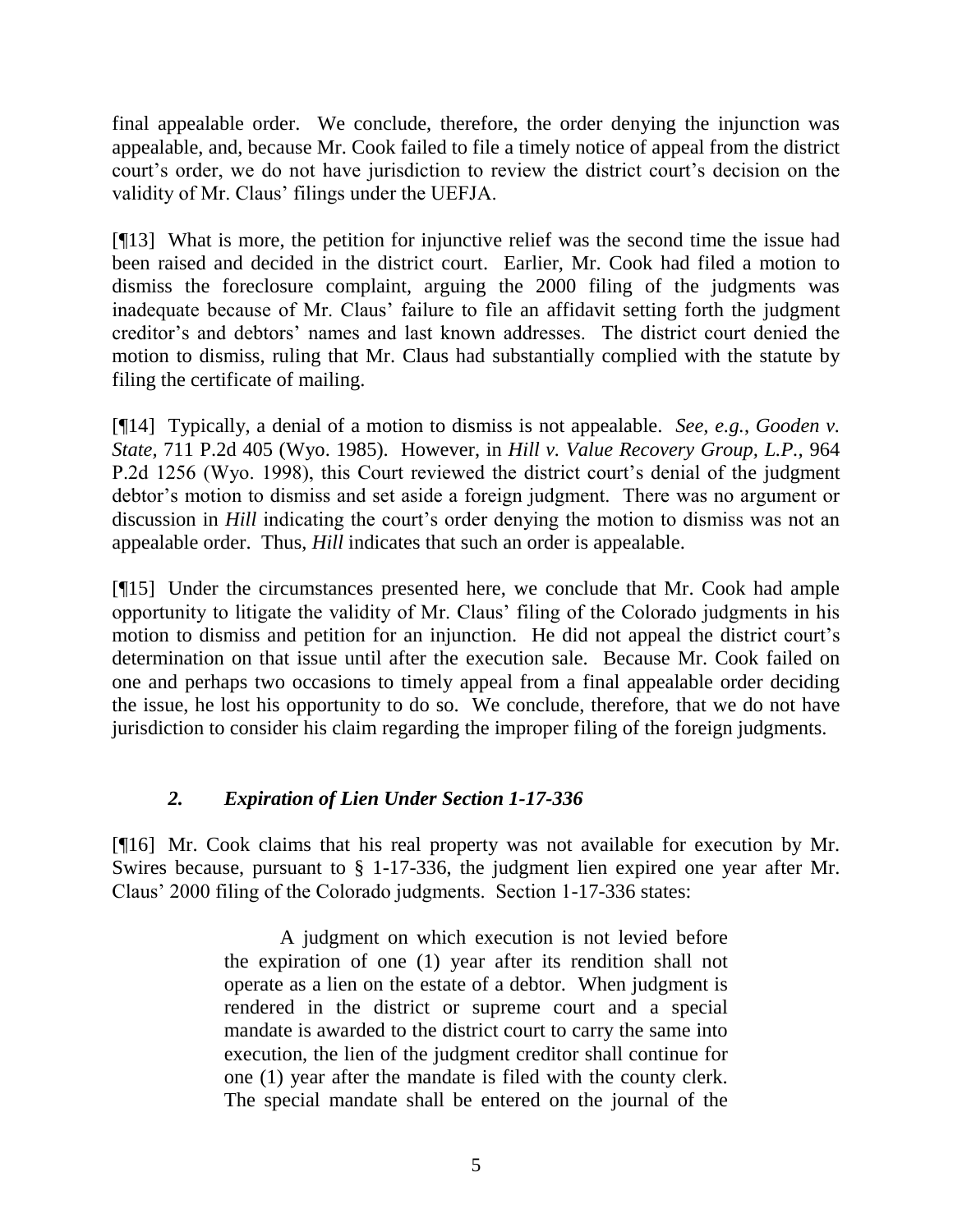district court before being filed with the county clerk. In computing the period of one (1) year, the time covered by an appeal of the case, by an injunction against the execution, by a vacancy in the office of sheriff or by the inability of the officer, shall be excluded.

[¶17] We interpret statutes to effectuate the legislature's intent. If the wording is clear and unambiguous, we give effect to the plain language of the statute. We apply rules of statutory construction only if the statutory language is ambiguous or subject to varying interpretations. Statutory interpretation is a question of law that we review *de novo*. *Chevron U.S.A., Inc. v. Dep't of Revenue,* 2007 WY 43, ¶¶ 9-10, 13, 154 P.3d 331, 334- 35 (Wyo. 2007); *Powder River Coal Co. v. Wyoming State Bd. of Equalization*, 2002 WY 5, ¶ 6, 38 P.3d 423, 426 (Wyo. 2002). We discussed § 1-17-336 in *Dev-Tech Corp. v. Wilson, Miller, Barton & Peek, Inc.,* 2004 WY 163, ¶ 25, 102 P.3d 880, 887 (Wyo. 2004):

> [T]his statute addresses the time in which a filed judgment operates as a lien. Section 1-17-336 does not state that the judgment creditor's rights to execute on the debtor's property expire. Instead, it states that, if there is no execution within a year, the judgment ceases to operate as a lien. This may affect priority, but it does not affect the property available for execution. Wyo. Stat. Ann. § 1-17-301 governs the property available for execution, and it states: "Except for property exempt by law, all property of the judgment debtor, both real and personal or any legal or equitable interest therein including any interest of the judgment debtor in mortgaged property or property being sold under an executory land contract, is subject to execution." As such, even if their lien had expired, the appellees could still execute on the Trails End Ranch.

This Court clearly ruled in *Dev-Tech* that, even though a judgment lien expires after one year and a judgment creditor may lose his priority under § 1-17-336, the property still remains available for execution pursuant to § 1-17-301. Thus, § 1-17-336 did not prevent Mr. Swires from executing against Mr. Cook's Wyoming property.

[¶18] Although his argument is not entirely clear, Mr. Cook also seems to assert that the loss of the judgment lien under § 1-17-336 meant that Mr. Swires no longer had a secured interest in the real property and execution against the Wyoming property violated the terms of Mr. Cook's bankruptcy stay and discharge. Mr. Claus filed the foreign judgments in Wyoming in early 2000. Mr. Cook filed for bankruptcy in November 2001, which was more than a year after the foreign judgments were filed. The bankruptcy court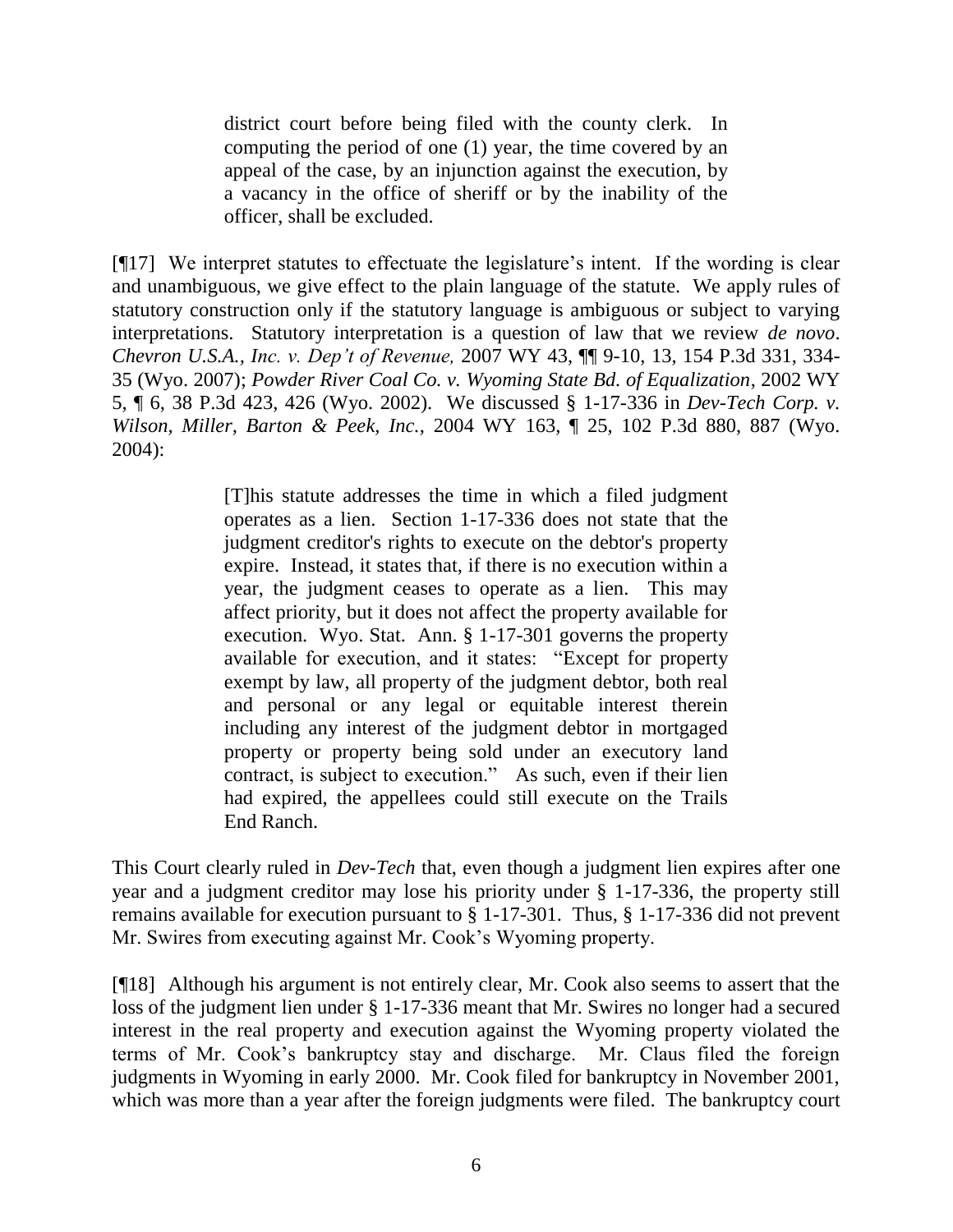determined that Mr. Swires had a secured interest in Mr. Cook's real property pursuant to the assigned foreign judgments. As the district court recognized, there is no indication in the record that Mr. Cook challenged the legitimacy of Mr. Swires' secured claim in the bankruptcy court even though more than one year had passed since the foreign judgments were filed in Wyoming. Consequently, the district court properly gave effect to the bankruptcy court's determination that the debt was secured and concluded that Mr. Cook's property was available for execution.

### *3. Redemption Period*

[¶19] Mr. Cook argues that the district court erred by granting a sheriff's deed to Mr. Swires because he was entitled to 12 months to redeem the property. Mr. Cook maintains that Wyo. Stat. Ann. §§ 1-18-102 and 103 (LexisNexis 2007) provided him a twelve month redemption period. Section 1-18-102 states, in pertinent part:

> When real property is sold by virtue of an execution, order of sale, decree of foreclosure or foreclosure by advertisement and sale, the sheriff or other officer, instead of executing a deed to the premises sold, shall give to the purchaser of the lands a certificate in writing describing the property purchased and the sum paid therefor, or if purchased by the plaintiff in execution or by the mortgagee, the amount of his bid. The certificate shall state that the purchaser is entitled to a deed for the property at the expiration of the period of redemption, unless the property is redeemed prior to that date as provided by law.

Section 1-18-103 states:

(a) Except as provided with respect to agricultural real estate, it is lawful for any person, his heirs, executors, administrators, assigns or guarantors whose real property has been sold by virtue of an execution, decree of foreclosure, or foreclosure by advertisement and sale within three (3) months from the date of sale, to redeem the real estate by paying to the purchaser, his heirs, executors, administrators or assigns, or to the sheriff or other officer who sold the property, for the benefit of the purchaser, the amount of the purchase price or the amount given or bid if purchased by the execution creditor or by the mortgagee under a mortgage, together with interest at the rate of ten percent (10%) per annum from the date of sale plus the amount of any assessments or taxes and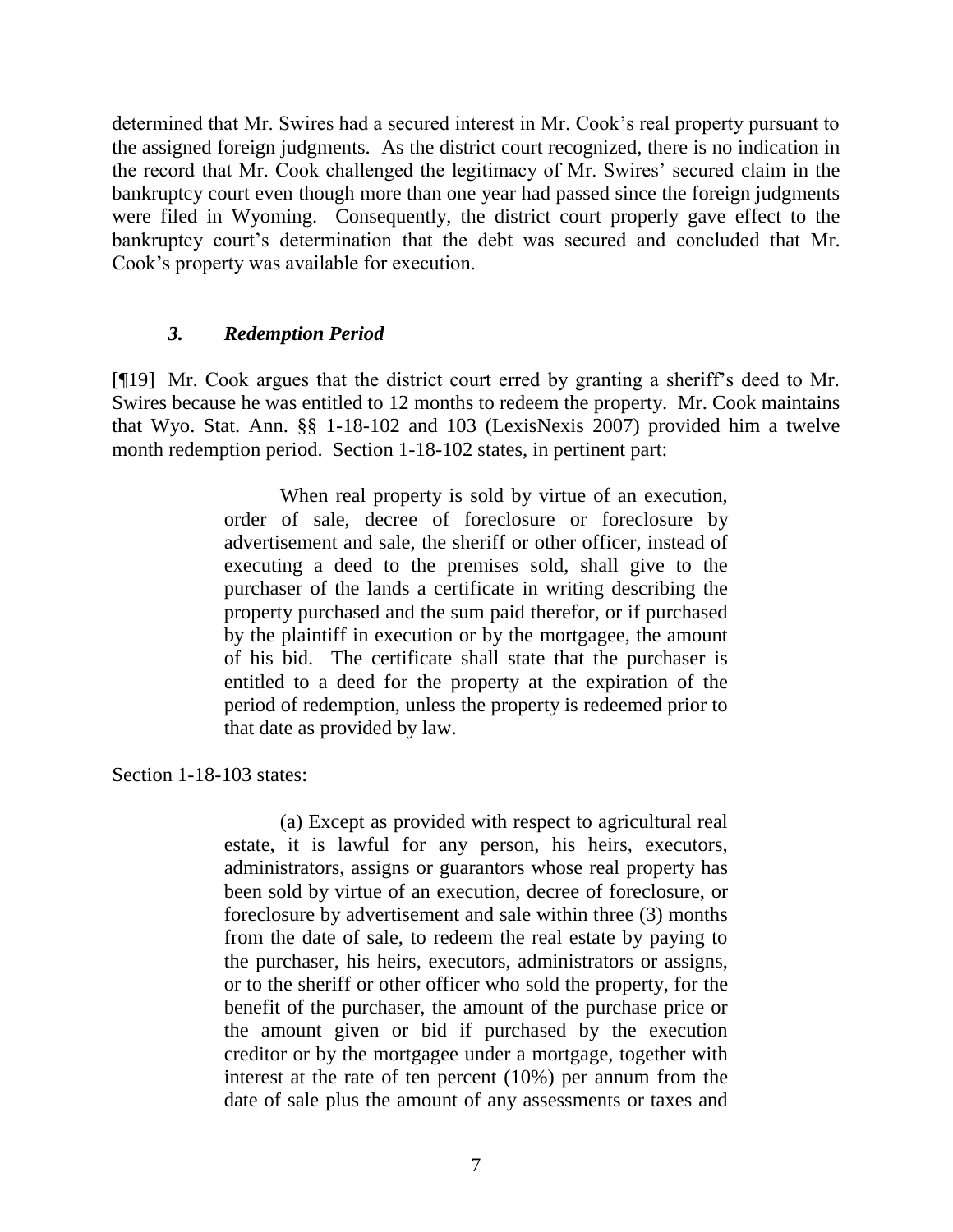the amount due on any prior lien which the purchaser paid after the purchase, with interest. On payment of this amount the sale and certificate granted are void.

(b) In the case of any mortgage upon one (1) or more parcels of real estate any or all of which were agricultural real estate on the date of execution of the mortgage as stated in the mortgage, the period within which the owner, his heirs, executors, administrators, assigns or guarantors may redeem the premises sold is twelve (12) months from the date of the sale.

(c) The term "agricultural real estate" means any parcel of land in excess of twenty (20) acres lying outside the exterior boundaries of any incorporated city, town or recorded subdivision. If the mortgage recites that the real estate involved is agricultural real estate, it is presumed the parties to the mortgage, their heirs, executors, administrators, assigns, guarantors or successors in interest have agreed to and are bound by all the provisions of law relative to the right of redemption.

[¶20] The district court ruled that Mr. Cook was entitled to a three month redemption period under subsection (a) instead of a 12 month redemption period under subsection (b). The court explained that, although the property arguably fell within subsection (c)'s definition of "agricultural real estate," under subsection (b) the 12 month period only applies to mortgaged agricultural property. Because the execution sale in this case involved foreclosure of a judgment rather than a mortgage, subsection (a) applied and provided only a three month redemption period.

[¶21] "The right to redeem is purely statutory; therefore, redemption may only occur in strict compliance with the statutes that govern it." *Jessen v. Jessen,* 2002 WY 33, ¶ 12, 41 P.3d 543, 546 (Wyo. 2002). As we explained earlier in this decision, our goal in interpreting statutes is to effectuate the legislature's intent. We give effect to the clear and unambiguous language of the statute. Rules of statutory construction are applied only if the statutory language is ambiguous or subject to varying interpretations. Statutory interpretation is a question of law we review *de novo*. *Chevron,* ¶¶ 10, 13, 154 P.3d at 334-35; *Powder River*, ¶ 6, 38 P.3d at 426.

[¶22] Subsection (a) states that "[e]xcept as provided with respect to agricultural real estate, it is lawful for any person . . . whose real property has been sold by virtue of an execution, decree of foreclosure, or foreclosure by advertisement and sale within three (3) months from the date of sale, to redeem the real estate . . ." Thus, the legislature clearly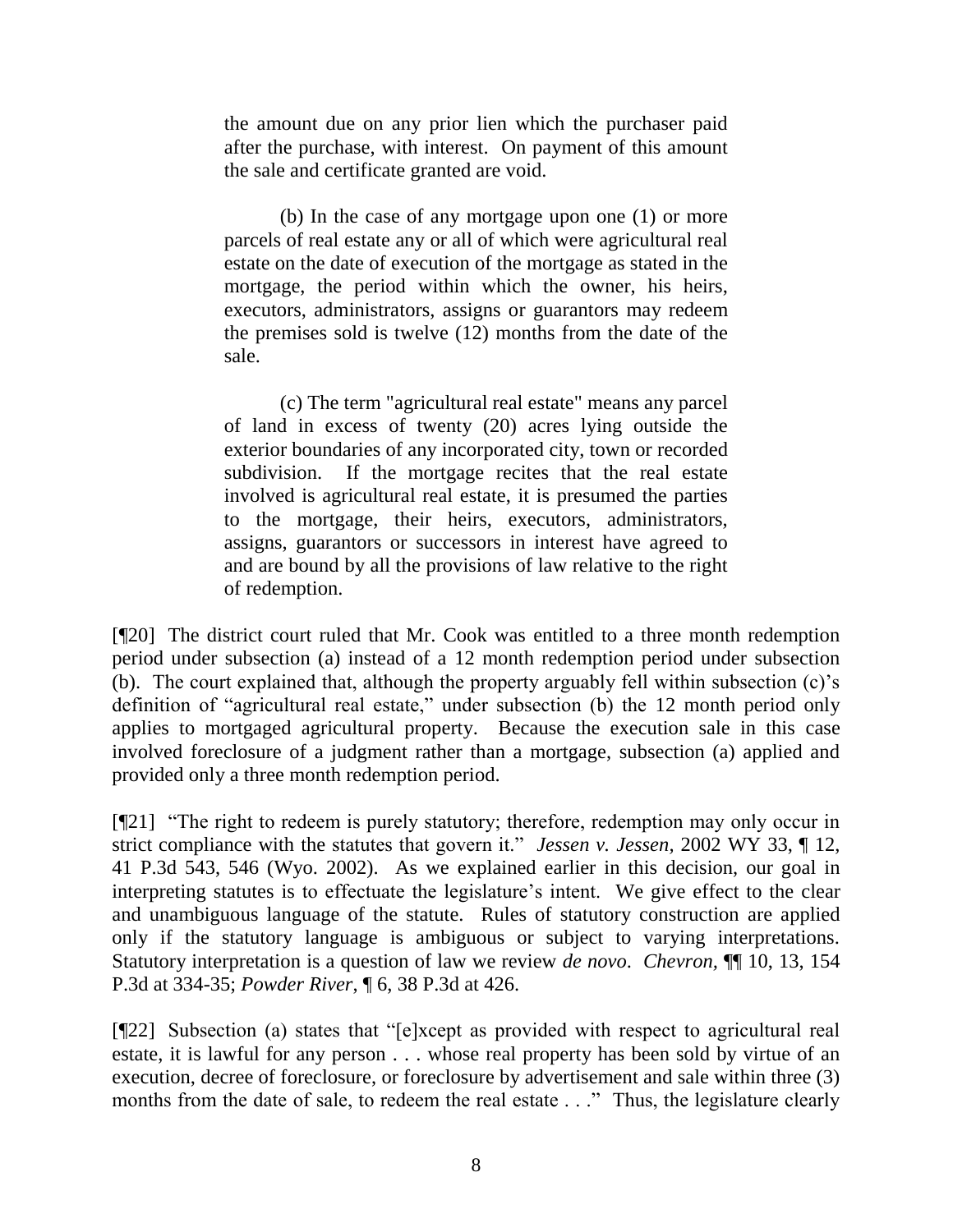stated in subsection (a) that, with the exception of specific provisions for agricultural property, the redemption period is three months.

[¶23] In delineating the 12 month redemption period in subsection (b), the legislature referenced only mortgaged agricultural property. We have said that "omission of words from a statute is considered to be an intentional act by the legislature, and this court will not read words into a statute when the legislature has chosen not to include them". *Stutzman v. Office of Wyo. State Eng'r,* 2006 WY 30 ¶ 16, 130 P.3d 470, 475 (Wyo. 2006). By referring exclusively to mortgaged property, the legislature clearly intended to omit other agricultural property from the reach of subsection (b). We conclude, as did the district court, that, although Mr. Cook's property may fall within the definition of agricultural real estate set out in  $\S$  1-18-103(c), the 12 month redemption period in subsection (b) was limited to mortgaged agricultural property. Thus, the district court correctly ruled that the general three month redemption period in subsection (a) governed in this case.

# *4. Contribution*

[¶24] Mr. Cook argues that he is entitled to contribution from Mr. and Mrs. Swires as they were also judgment debtors on the assigned Colorado judgments. We are somewhat perplexed by this argument because, as far as we can discern from the record, the district court ruled in Mr. Cook's favor on this issue.

[¶25] After Mr. Swires filed his complaint to foreclose on the judgment, Mr. Cook counterclaimed against Mr. Swires and brought a third party complaint against Mrs. Swires, seeking an "offset" because they were equally liable for the Claus debt. Mrs. Swires moved to dismiss Mr. Cook's third party complaint against her. The district court noted that Mr. Cook's counterclaim and third party complaint sought contribution from Mr. and Mrs. Swires. The district court further found that the judgments held Adventure Stone, Mr. Cook, Mr. Swires and Mrs. Swires jointly and severally liable and that, to the extent Mr. Cook was required to pay more than his proportionate share of the judgment, he was entitled to contribution.

[¶26] The parties do not direct us to, and we have not located, anything in the record indicating the district court expressly reversed its ruling. In fact, in a supplementary order issued February 11, 2008, the district court directed the parties to its earlier decision on the contribution issue. Thus, under the current status of the record, Mr. Cook is entitled to contribution from Mr. Swires and Mrs. Swires if he has paid more than his proportionate share of the judgment debt.